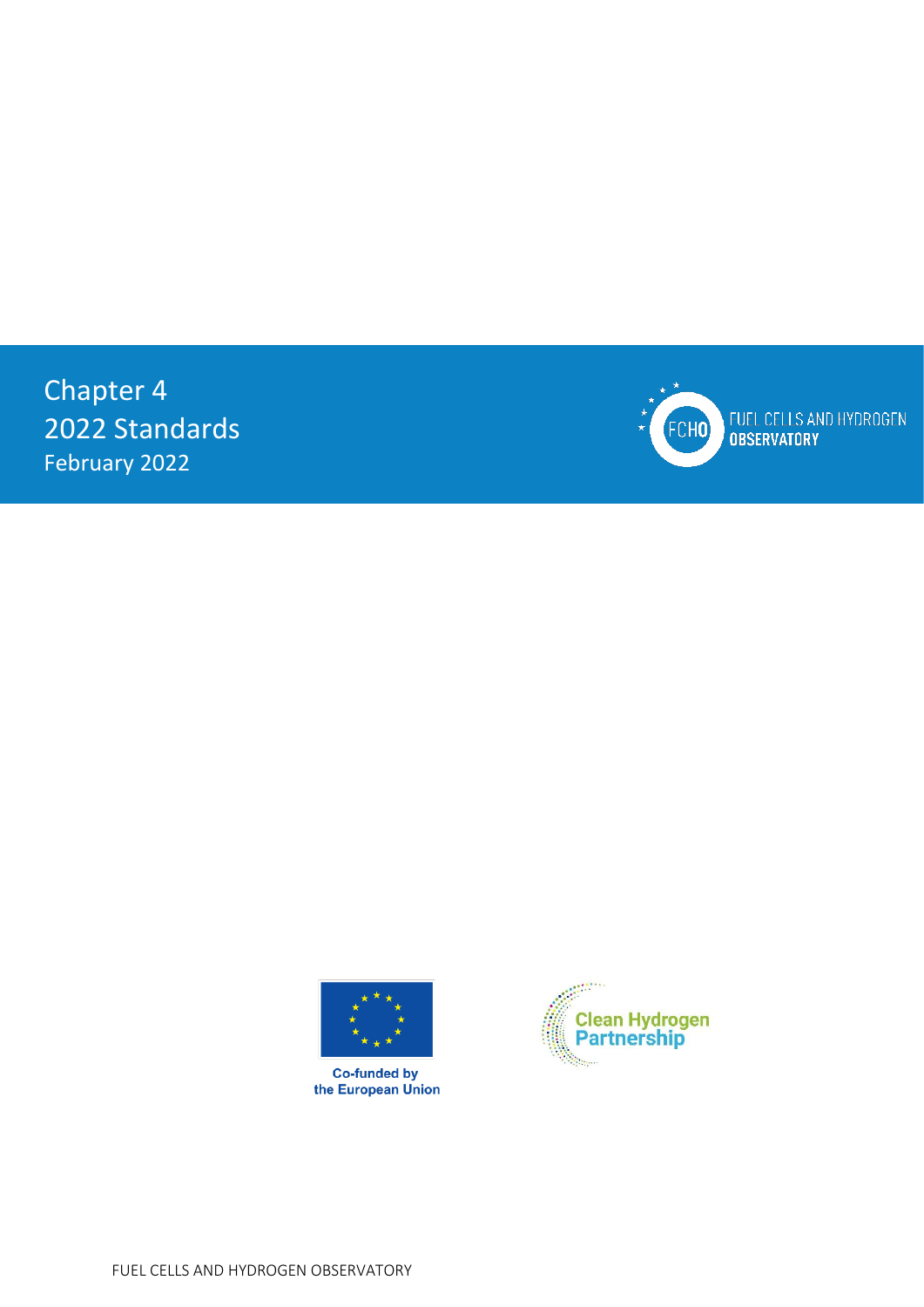

# <span id="page-1-0"></span>Disclaimer

This report is based on data gathered as part of the Fuel Cells and Hydrogen Observatory by February 2022. The authors believe that this information comes from reliable sources, but do not guarantee the accuracy or completion of this information. The Observatory and information gathered within it will continue to be revised. These revisions will take place annually and can also be done on a case by case basis. As a result, the information used as of writing of this report might differ from the changing data in the Observatory.

The information and views set out in this report are those of the author(s) and do not necessarily reflect the official opinion of the Clean Hydrogen JU. Neither the Clean Hydrogen JU, other European Union institutions and bodies, nor any person acting on their behalf may be held responsible for the use which may be made of the information contained therein.

This report was prepared for the Clean Hydrogen Joint Undertaking as part of the Fuel Cells and Hydrogen Observatory. Copies of this document can be downloaded from <https://www.fchobservatory.eu/>

The Fuel Cells and Hydrogen Observatory has been prepared for the Clean Hydrogen JU under a public procurement contract.

©Clean Hydrogen JU, 2022 Reproduction is authorised provided that the source is acknowledged. For any use or reproduction of material that is not under the Clean Hydrogen JU copyright, permission must be sought directly from the copyright holders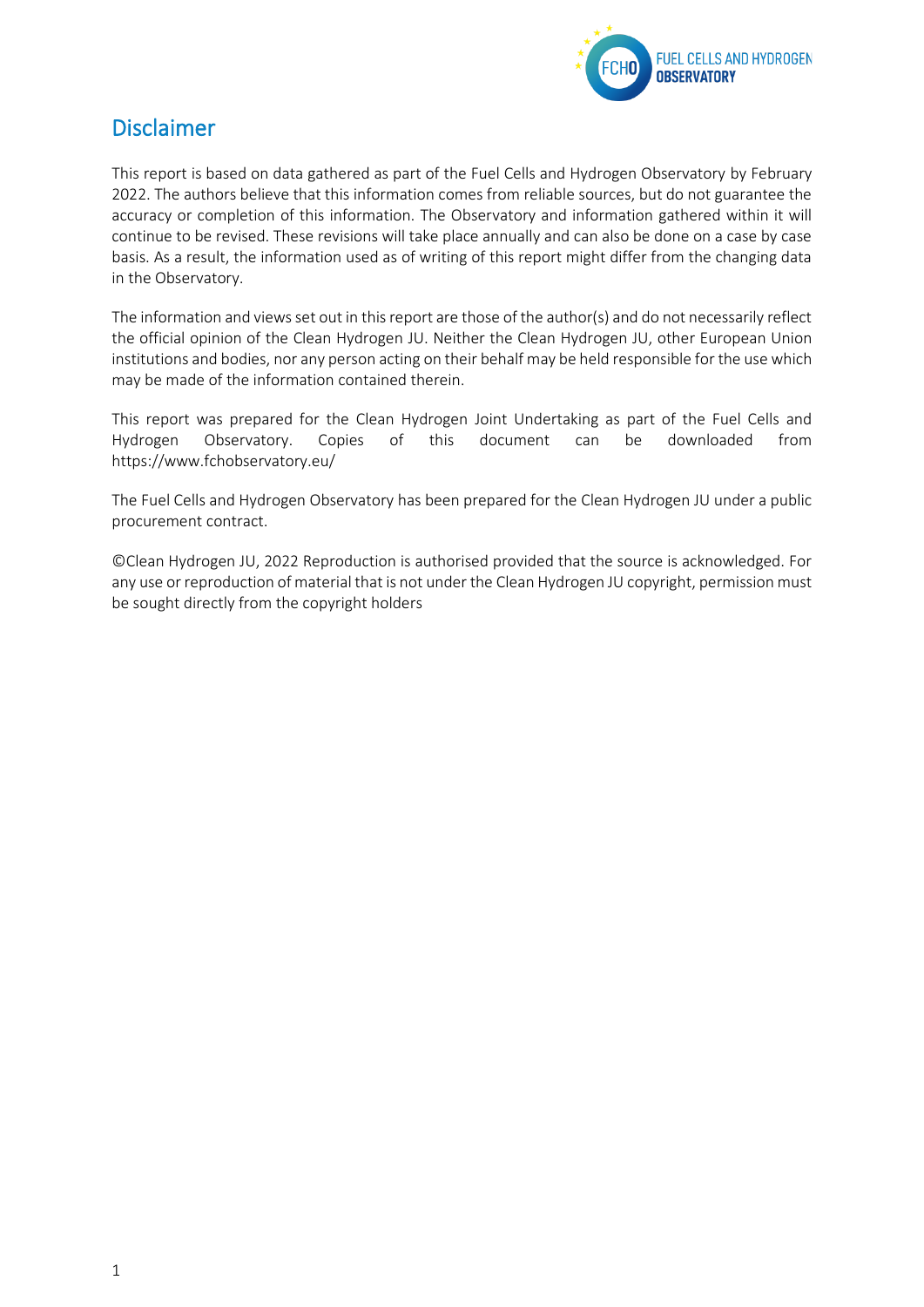

# **TABLE OF CONTENTS**

| 1.   |                  |        |  |  |  |  |  |
|------|------------------|--------|--|--|--|--|--|
|      | 1.1.             |        |  |  |  |  |  |
| 1.2. |                  |        |  |  |  |  |  |
|      | 1.3.             |        |  |  |  |  |  |
| 2.   |                  |        |  |  |  |  |  |
| 2.1. |                  |        |  |  |  |  |  |
| 2.2. |                  |        |  |  |  |  |  |
|      | 2.3.             |        |  |  |  |  |  |
| 3.   |                  |        |  |  |  |  |  |
| 3.1. |                  |        |  |  |  |  |  |
|      | 3.1.1.<br>3.1.2. |        |  |  |  |  |  |
|      |                  |        |  |  |  |  |  |
|      | 3.2.             |        |  |  |  |  |  |
|      | 3.3.             |        |  |  |  |  |  |
|      | 3.4.             |        |  |  |  |  |  |
|      | 3.4.1.<br>3.4.2. |        |  |  |  |  |  |
|      |                  |        |  |  |  |  |  |
| 4.   |                  | 3.4.3. |  |  |  |  |  |
|      |                  |        |  |  |  |  |  |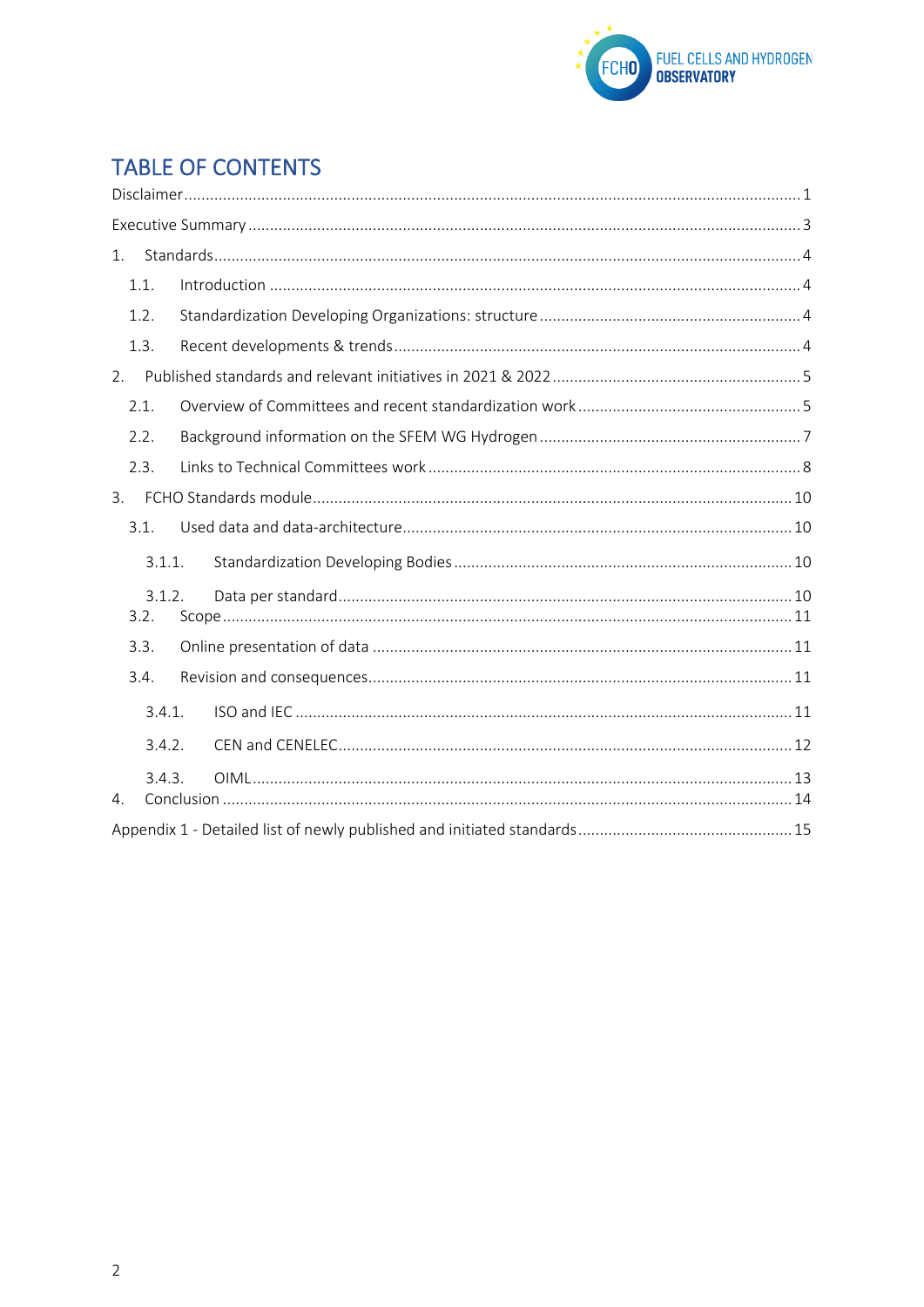

# <span id="page-3-0"></span>Executive Summary

The Fuel Cells and Hydrogen Observatory (FCHO) is an ambitious project aiming to collect valuable sector information in a single go-to source, making it available to all interested stakeholders. The Standards module within the FCHO gives an overview of developments within existing standards and the addition of new standards, representing the progress of the market.

The development of the international market of fuel cells and hydrogen (FCH) requires refocusing and revision of existing standards, as well as the addition of new standards when existing standards cannot to be applied to new developments. Standardization can be considered a reflection of developments in the FCH market, as expert knowledge determines the content of standards. Moreover, standardization requests for the development of new standards are based on market tendencies and market development, thereby representing the focus of the market.

The Standards module aims to list new and revised standards published in 2021 and beginning of 2022. Furthermore, the subjects of new and revised standards are illuminated, in order to give an insight in subjects that are currently deemed as most important by experts representing the FCH market. Main points of focus appear to be the improvement of FCH infrastructure, adding standardization work on refuelling points, storage and transport and the improvement of safety around usage of fuel cells and hydrogen in society.

Purpose: The standards module of the FCHO [\(https://www.fchobservatory.eu/observatory/Policy](https://www.fchobservatory.eu/observatory/Policy-and-RCS/Standards)[and-RCS/Standards\)](https://www.fchobservatory.eu/observatory/Policy-and-RCS/Standards) presents a large number of standards relevant for the deployment of hydrogen and fuel cells. The standards are categorized per application, enhancing ease of access and findability. The development of sector-relevant standards facilitate and enhance economies of scale, interoperability, comparability, safety, and many other issues.

Scope: This report presents the developments in European and international standards for the year 2021 and the start of 2022. Standards from the following standards developing organizations are included: CEN, CENELEC, ISO, IEC, OIML.

Key Findings: The development of sector relevant standards on an international level continued to grow in 2022; on a European level many standards are still in the process of being drafted. In 2021 & 2022 11 new standards have been published, on the subject of fuel cell technologies and safety and measurement protocols of hydrogen technologies.

The recently established committee CEN-CLC JTC 6 (Hydrogen in energy systems) has not published standards yet, but is working on drafting standards on, for example, Guarantees of Origin. In the upcoming years multiple standards will be replaced, such as the ISO 12619 1-12 set of standards affecting 40% of all collected standards.

Previous Reports: The first report was published in September 2020 followed up by a second report in 2021. This report is the 3<sup>rd</sup> Annual report.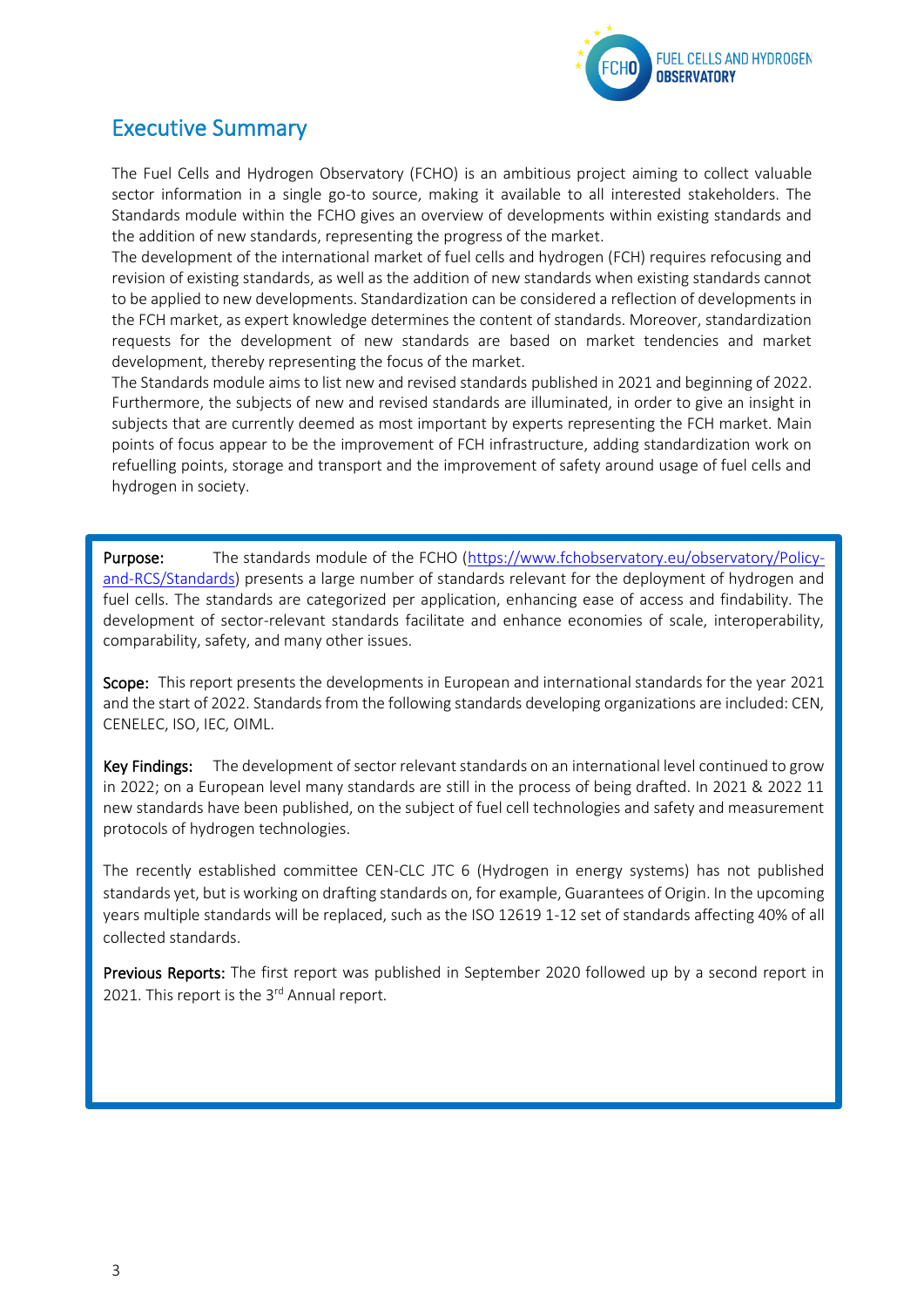

# <span id="page-4-0"></span>1. Standards

## <span id="page-4-1"></span>1.1. Introduction

The information in this report covers the period September 2020 – February 2022. The Standards data stream aims to provide users of the fuel cells and Hydrogen Observatory with all relevant European and international European Standards and other technical specifications for a wide range of fuel cell and hydrogen related applications. Standards are voluntary jointly applicable agreements on any given topic between all parties concerned. Standardization refers to the consensus-driven processes outside of government<sup>1</sup> which solve a myriad of problems, from safety to compatibility. A standard can address a process, a product, or a service. An agreement on any topic is reached when all stakeholders at the table reach a consensus. All relevant stakeholders can participate in the process of drafting the standard. Standardization occurs on a national level, regional (e.g. European) level and international level.

## <span id="page-4-2"></span>1.2. Standardization Developing Organizations: structure

In this report standards from the following Standardization Developing Organizations (SDO) have been included:

- ⎯ International Organization for Standardization (ISO)
- International Electrotechnical Commission (IEC)
- ⎯ European Committee for Standardization (CEN)
- ⎯ European Committee for Electrotechnical Standardization (CENELEC)
- $-$  International Organization of Legal Metrology (OIML)

Members of European and International Standardization Bodies are delegated from their National Committees (NCs). Standards are often initiated by industries and thus reflect economic and social interests of the several sectors present in member countries. Standardization requests can also occur through consumer interest or legislators. Standards thus reflect the general societal/market interest, as they are driven by business. Members of NCs often are experts in the field and have the knowledge necessary to initiate relevant subjects, playing into general market tendencies.

## <span id="page-4-3"></span>1.3. Recent developments & trends

From 2021- 22 there has been significant progress on international and European standards development. See Appendix 1 for a detailed overview of every newly published or initiated standardization work. In order to give a reflection of market developments in 2021, the committees that have been publishing and initiating new work in 2021 are described under section 2.1. The committees publishing and initiating the largest extent of work are focusing on fuel cell technologies, hydrogen technologies and the usage of hydrogen in road vehicles.

 $1$  Note: government (all institutions) can still be stakeholders of an issue, and therefore be part of the standardization process.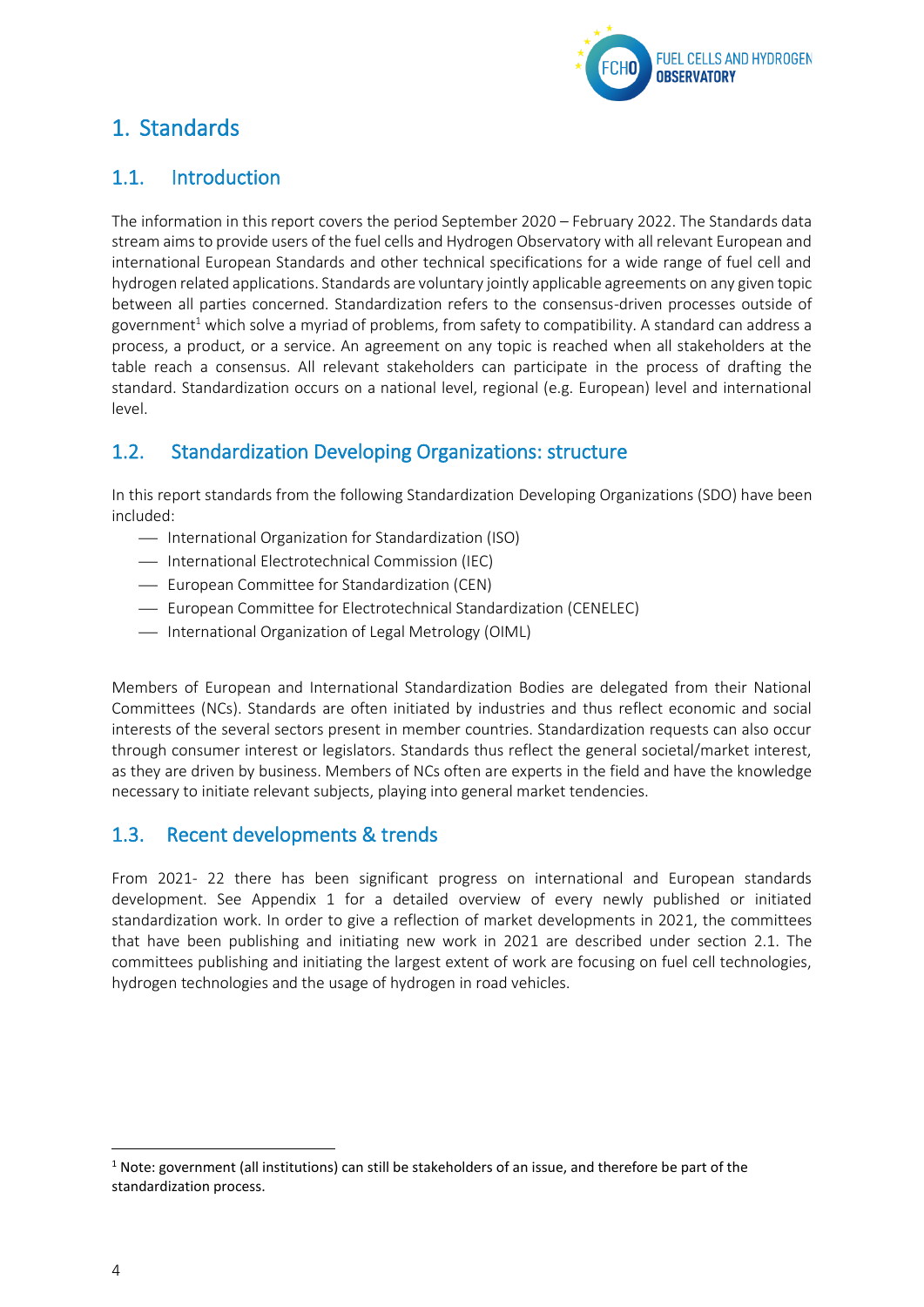

# <span id="page-5-0"></span>2. Published standards and relevant initiatives in 2021 & 2022

## <span id="page-5-1"></span>2.1. Overview of Committees and recent standardization work

#### *CEN/TC 268 - Cryogenic vessels and specific hydrogen technologies applications*

Standardization in the field of insulated vessels (vacuum or non- vacuum) for the storage and the transport of refrigerated liquefied gases, as defined in Class 2 of "Recommendations on the Transport of dangerous goods - Model regulation", in particular concerning the design of the vessels and their safety accessories, gas/materials compatibility, insulation performance, the operational requirements of the equipment and accessories<sup>2</sup>.

Recently published standards mainly focus on the preparation of standards for hydrogen refuelling points e.g. incorporating filling procedures and determining connection devices for refuelling of gaseous hydrogen.

#### *CEN/TC 23 - Transportable gas cylinders*

Standardization of transportable gas cylinders, their fittings, and requirements relating to their design, testing and operation. The scope does not include LPG cylinder covered by CEN/TC 286 or non-refillable cartridges covered by CEN/TC 157. The scope does not include containers for cryogenic gases covered by CEN/TC 268<sup>3</sup>.

Recently published standards focus on the compatibility of cylinder and valve materials with gas contents.

#### *CEN/CLC/JTC 6 - Hydrogen in energy systems*

Standardization in the field of systems, devices and connections for the production, storage, transport and distribution, measurement and use of hydrogen from renewable energy sources and other sources, in the context of the European strategy for the development and acceptance of the hydrogen market. The scope includes cross cutting items such as: terminology, Guarantee of Origin, interfaces, operational management, relevant hydrogen safety issues, training, and education<sup>4</sup>.

CEN/CLC/JTC 6 are currently still in the stage of drafting standards, focusing on vocabulary and safety regarding hydrogen in energy systems. Below most recent developments in the several Working Groups (WG) of CEN/CLC/JTC6 are illuminated.

WG1: In January 2021 the Technical Board of CEN/CENELEC formally agreed to the New Work Item Proposal "Vocabulary H2 in energy systems". This project will be developed under Vienna Agreement (CEN lead) according to the decisions taken by CEN-CLC/JTC6 and ISO/TC 197. Thus, the standard will be internationally adopted by the ISO/TC 197. It is expected that the standard will be voted on in 2023.

WG2: focusing on Guarantees of Origin, in extension of the REDII that was published in 2018. In the REDII the standard EN16325 "Guarantees of Origin related to energy – guarantee of Origin for electricity" was adopted.

WG3: focusing on safety. A New Work Item Proposal for the development of a Technical Report: "Safe use of hydrogen in built constructions" has been accepted. Most important subjects within the technical report are the following: prevention of occurrence, considering hydrogen properties, safe

<sup>2</sup> https://standards.iteh.ai/catalog/tc/cen/ab96cfd0-50bb-4a88-9c20-2b2cb7c57a5f/cen-tc-268

<sup>3</sup>https://standards.cen.eu/dyn/www/f?p=204:7:0::::FSP\_ORG\_ID:6007&cs=13572AFEAD545F99222FA4098486 0854B

<sup>4</sup> https://www.cenelec.eu/dyn/www/f?p=104:7:1312062867558001::::FSP\_ORG\_ID,FSP\_LANG\_ID:2121095,25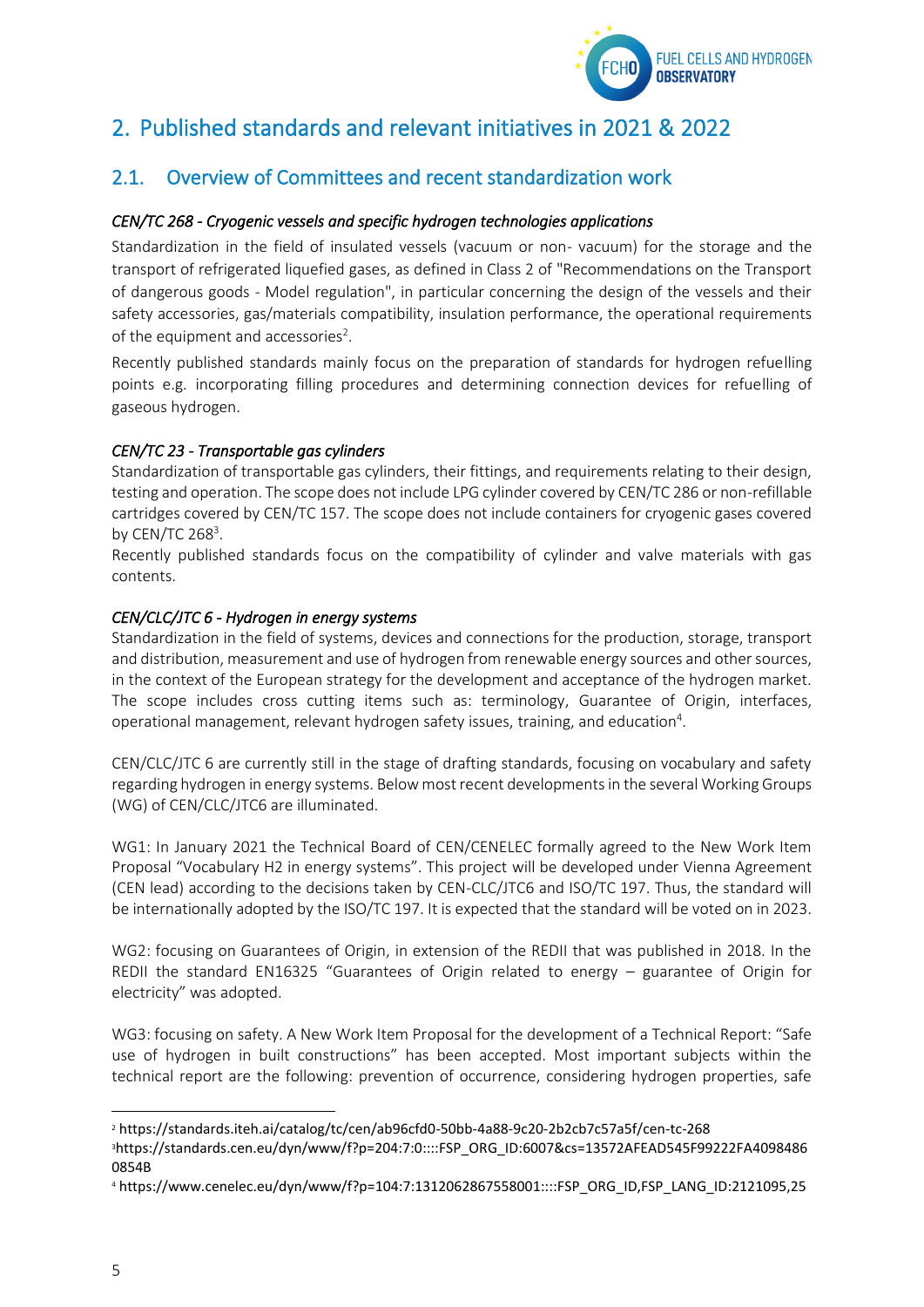

design approach, operational aspects; limiting the effect of consequences of fires and explosions; emergency response in case of incidents, considering knowledge transfer, firefighting emergency preparedness and practices and drills. This project is still under drafting and has no foreseeable date of possible implementation.

#### *CEN/CLC/JTC 14/WG 5 – Energy management and energy efficiency in the framework of energy transition*

Standardization in the field of energy management within the energy transition framework in close coordination with CEN/CENELEC sectorial strategy including, but not limited to, subjects such as:

- Energy management systems
- Energy audits
- Energy efficiency and energy performance improvement
- Energy and savings calculation methodologies
- Energy efficiency improvement financing (For example: Valuation of Energy Related Investments, Energy Performance Contracting minimum requirements, etc.)
- Energy services providers
- Energy measurement and monitoring
- Role of enabling technologies and RES within the energy management and energy efficiency framework

#### *CEN/TC 234 - Gas infrastructure*

I) Standardisation of functional requirements in the field of gas infrastructure\* from the input of gas into the on-shore transmission network up to the inlet connection of gas appliances; II) Determination and coordination of the gas infrastructure aspects in the technical work dealt with by other CEN/TCs and any other bodies, whether or not reporting to the Sector Forum Gas Infrastructure; III) To act as a focus for standardisation issues in the field of gas infrastructure<sup>5</sup>.

*\*including transmission, distribution, storage, compression, regulation and metering, installation, injection of non-conventional gases, gas quality issues and others.* 

CEN/TC 234 has initiated standardization work regarding hydrogen in the gas infrastructure, specifically regarding the injection of hydrogen into natural gas networks.

#### IEC/TC 105 - Fuel cell technologies

To prepare international standards regarding fuel cell (FC) technologies for all FC types and various associated applications such as stationary FC power systems for distributed power generators and combined heat and power systems, FCs for transportation such as propulsion systems (see note below), range extenders, auxiliary power units, portable FC power systems, micro FC power systems, reverse operating FC power systems, and general electrochemical flow systems and processes<sup>6</sup>.

The IEC/TC 105 has both published and initiated several new standards and subjects, reflecting the current focus of industries on the advancing technology of fuel cells. Recently published standards mainly focus on test procedures and safety of fuel cell modules (in reverse mode). As the market recognizes the importance of environmental aspects, a newly published standard focuses on the evaluation methodology for the environmental performance of fuel cell power system, based of life cycle thinking. New initiatives focus on the development of micro fuel cell power systems and their

<sup>5</sup>https://standards.cen.eu/dyn/www/f?p=204:7:0::::FSP\_ORG\_ID:6215&cs=164D8136B9DA5808851E88A0BB9 73C593

<sup>6</sup> https://standards.iteh.ai/catalog/tc/iso/d449eb98-4a92-4482-b515-cdfa3d53bd44/iec-tc-105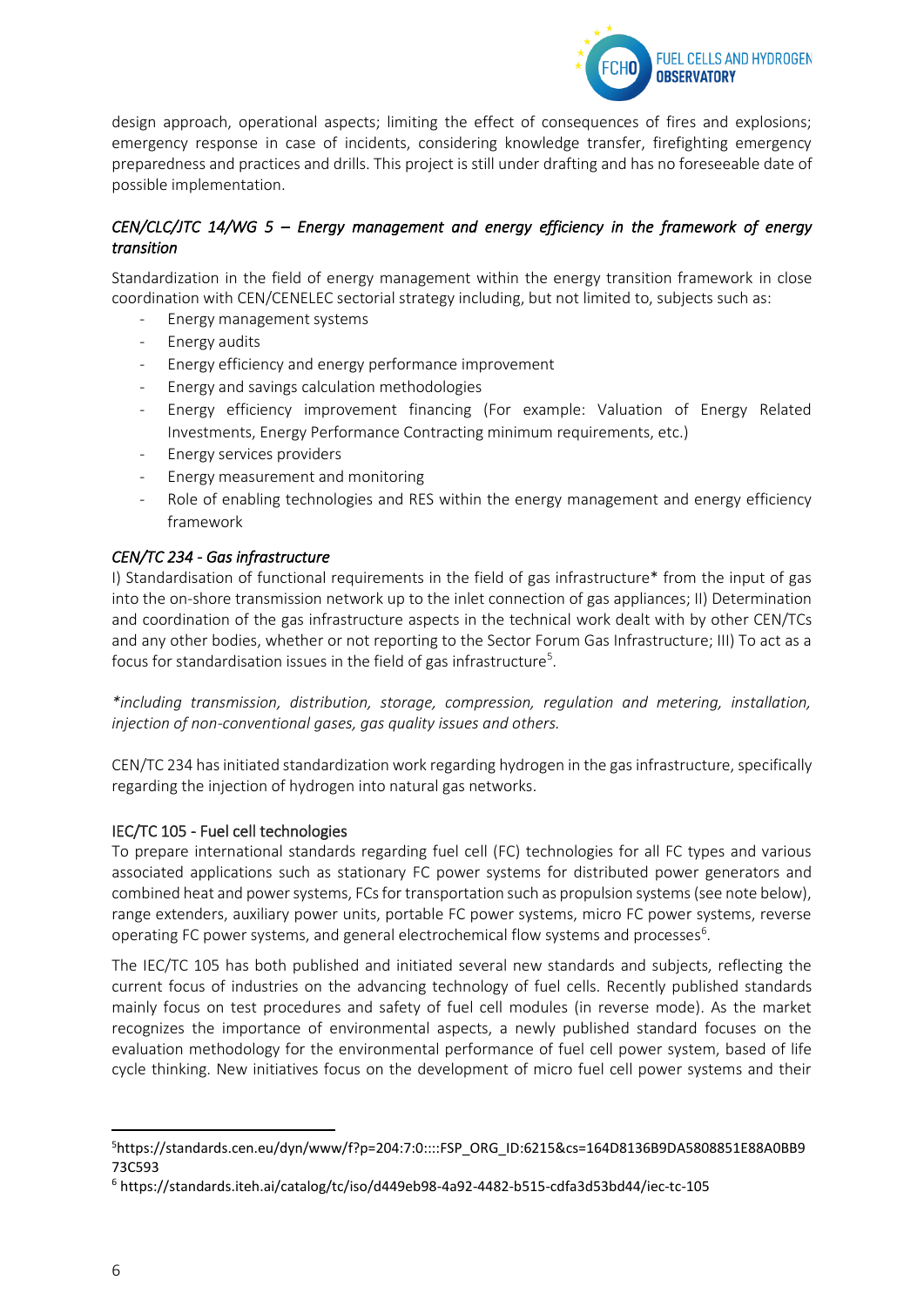

safety aspects. In total, the IEC/TC 105 has published 2 new standards in 2021, 2 new standards in 2022 and has initiated 15 standardization subjects in several forms.

#### *ISO/TC 197 - Hydrogen technologies*

Standardization in the field of systems and devices for the production, storage, transport, measurement and use of hydrogen<sup>7</sup>.

At the moment, 17 new standards are under development. New publications and initiatives focus on land vehicle hydrogen refuelling. Standardization work has been initiated on several other parts important to the refuelling of hydrogen land vehicles. Other points of focus are fuel quality control and hydrogen refuelling protocols.

#### *ISO/TC 22 - Road vehicles*

All questions of standardization concerning compatibility, interchangeability and safety, with particular reference to terminology and test procedures (including the characteristics of instrumentation) for evaluating the performance of the types of road vehicles and their equipment as defined in the relevant items of Article 1 of the convention on Road Traffic, Vienna in 1968 concluded under the auspices of the United Nations<sup>8</sup>.

New initiatives proposed by the ISO/TC 22 are mainly focusing on compressed hydrogen for the use of road vehicles and all parts that should be considered in the usage of compressed hydrogen in road vehicles.

Additional updates on European standardization work: SFEM and AFID

## <span id="page-7-0"></span>2.2. Background information on the SFEM WG Hydrogen

The main objective of the CEN-CENELEC SFEM WG Hydrogen is to perform an analysis on the state-ofthe-art technology and standardization, and a gap analysis on the main barriers including challenges and needs. A second objective is to establish contact with key stakeholders from the gas sector, electricity supply, mobility and the Clean Hydrogen Joint Undertaking in order to perform the work in the most effective way and to have broad support from the stakeholders to identify the key challenges. Furthermore, there is an important link to EC services (DG JRC, DG RTD, DG ENER and DG GROW). The final objective is to set a long-term collaborative framework (liaison) with major bodies for strengthening cooperation between regulatory work, standardization work and RDI programs (e.g. European Commission, JRC, FCH 2 JU, IEA Task 38, ISO, IEC). There is a regular exchange of information with the RCS strategy coordination group of the Clean Hydrogen JU.

In 2015, the working group Hydrogen [delivered a report w](https://publications.jrc.ec.europa.eu/repository/handle/JRC99525)ith the main objective of performing an analysis of the state of the art of technology and standardization and a gap analysis on the main barriers including challenges and needs in the field of hydrogen. In 2018 [an updated report w](https://publications.jrc.ec.europa.eu/repository/handle/JRC117765)as delivered. During the work of the SFEM/WG hydrogen, a significant amount of information has been collected onpast and ongoing research, pre-normative research, and standardization activities as well as on gaps which have to be addressed to enable the technologies to reach the relevant markets.

The main task of the continued SFEM/WG hydrogen (after the publication of the report) is to operate as a permanent platform on Hydrogen to exchange and communicate on hydrogen energy related development, to coordinate the work between different technical committees in this field and boost the development of a holistic approach combining research, pre-normative research and standardization.

<sup>7</sup> https://www.iso.org/committee/54560.html

<sup>8</sup> https://www.iso.org/committee/46706.html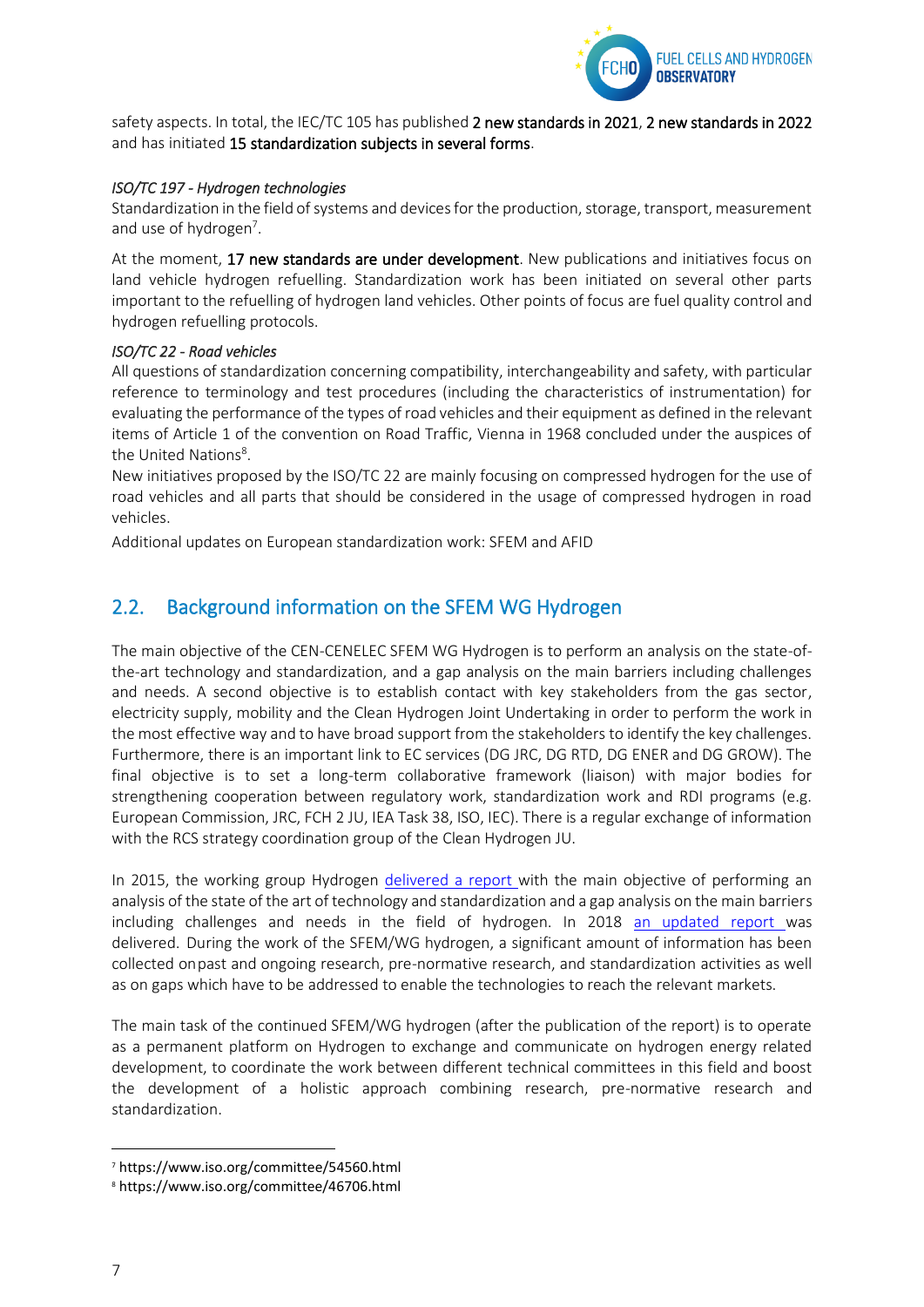

The SFEM/WG Hydrogen meets approximately twice a year in a plenary meeting. Additionally, several workshops and other meetings are organized, based on the set priorities. In February 2022 three workshops were organized on hydrogen in the heavy-duty sector, the maritime sector and the horizontal topic of liquefied hydrogen. Main goal of the workshops was to identify the standardization needs related to the topic and, if relevant, what kind of (pre-normative) research is still needed as input for standardization. The outcomes of the workshops will be translated into a standardisation roadmap and action plan for the future.

## <span id="page-8-0"></span>2.3. Links to Technical Committees work

For an up to date and current overview of all Working Programs *and* all published standards per relevant Technical Committee (TC) and Subcommittee (SC), please consult the table below and use the hyperlinks:

| Standardization | Technical            | Committee title         | Link to TC Work | Link to TC Published |
|-----------------|----------------------|-------------------------|-----------------|----------------------|
| Organization    | committee            |                         | Programme       | standards            |
| <b>CEN</b>      | CEN/TC 23            | Transportable gas       | CEN/TC 23 Work  | CEN/TC 23            |
|                 |                      | cylinders               | Programme       | Published            |
|                 |                      |                         |                 | <b>Standards</b>     |
| <b>CEN</b>      | CEN/TC 49            | Gas cooking appliances  | CEN/TC 49 Work  | CEN/TC 49            |
|                 |                      |                         | Programme       | Published            |
|                 |                      |                         |                 | <b>Standards</b>     |
| <b>CEN</b>      | CEN/TC 62            | Independent gas-fired   | CEN/TC 62 Work  | CEN/TC <sub>62</sub> |
|                 |                      | space heaters           | Programme       | Published            |
|                 |                      |                         |                 | <b>Standards</b>     |
| CEN             | CEN/TC <sub>69</sub> | Industrial valves       | CEN/TC 69 Work  | CEN/TC <sub>69</sub> |
|                 |                      |                         | Programme       | Published            |
|                 |                      |                         |                 | Standards            |
| <b>CEN</b>      | <b>CEN/TC 109</b>    | Central heating boilers | CEN/TC 109 Work | <b>CEN/TC 109</b>    |
|                 |                      | using gaseous fuels     | Programme       | Published            |
|                 |                      |                         |                 | Standards            |
| <b>CEN</b>      | <b>CEN/TC 185</b>    | Fasteners               | CEN/TC 185 Work | <b>CEN/TC 185</b>    |
|                 |                      |                         | Programme       | Published            |
|                 |                      |                         |                 | <b>Standards</b>     |
| <b>CEN</b>      | <b>CEN/TC 197</b>    | Pumps                   | CEN/TC 197 Work | <b>CEN/TC 197</b>    |
|                 |                      |                         | Programme       | Published            |
|                 |                      |                         |                 | <b>Standards</b>     |
| <b>CEN</b>      | <b>CEN/TC 208</b>    | Elastomeric seals for   | CEN/TC 208 Work | <b>CEN/TC 208</b>    |
|                 |                      | joints in pipework and  | Programme       | Published            |
|                 |                      | pipelines               |                 | <b>Standards</b>     |
| <b>CEN</b>      | CEN/TC 234           | Gas infrastructure      | CEN/TC 234 Work | <b>CEN/TC 234</b>    |
|                 |                      |                         | Programme       | Published            |
|                 |                      |                         |                 | <b>Standards</b>     |
| <b>CEN</b>      | <b>CEN/TC 235</b>    | Gas pressure regulators | CEN/TC 235 Work | <b>CEN/TC 235</b>    |
|                 |                      | and associated safety   | Programme       | Published            |
|                 |                      | devices for use in gas  |                 | <b>Standards</b>     |
|                 |                      | transmission and        |                 |                      |
|                 |                      | distribution            |                 |                      |

Table 1: Overview Technical Committees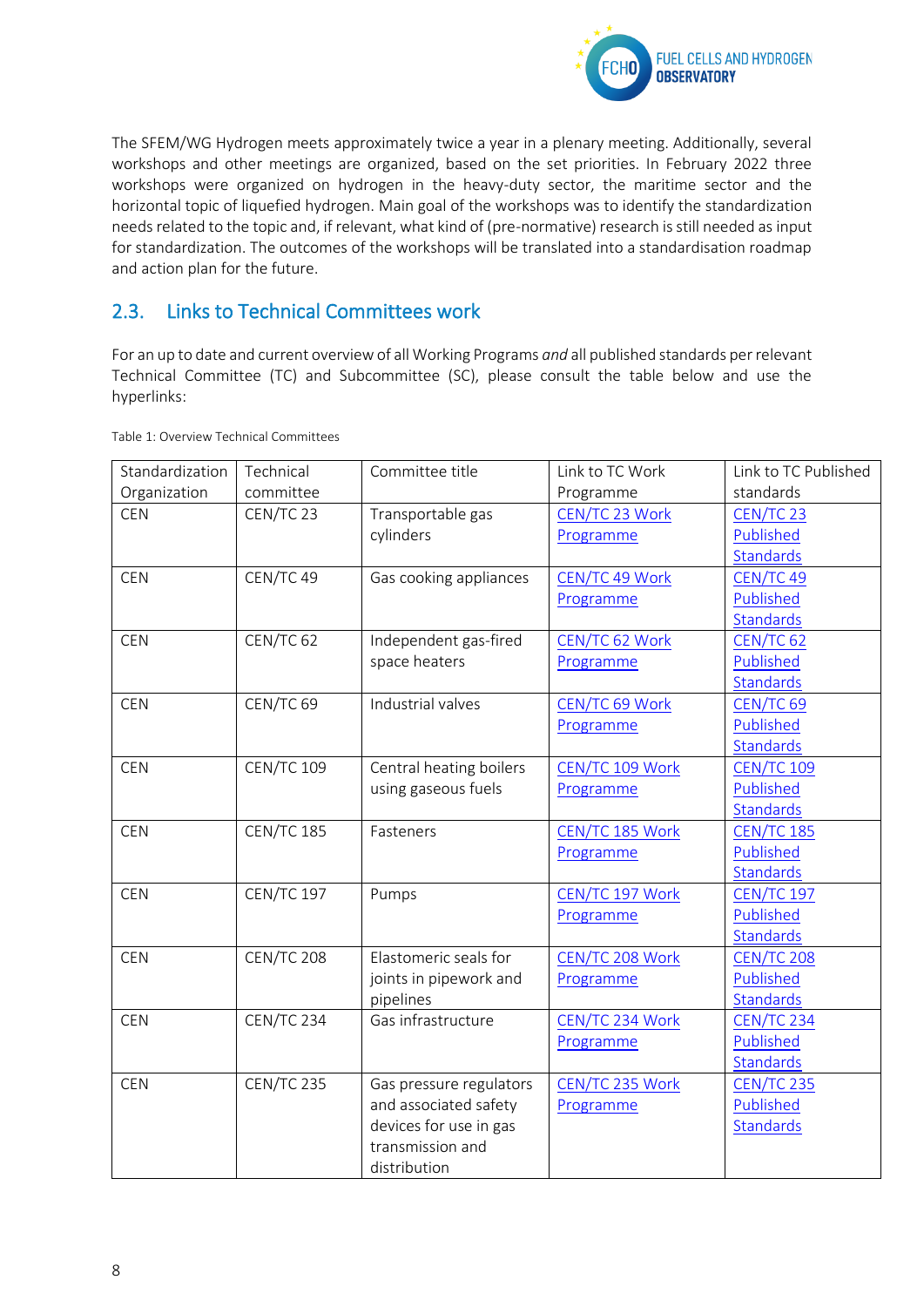

# FUEL CELLS AND HYDROGEN<br>OBSERVATORY

| <b>CEN</b> | <b>CEN/TC 236</b> | Non industrial manually  | CEN/TC 236 Work       | <b>CEN/TC 236</b>   |
|------------|-------------------|--------------------------|-----------------------|---------------------|
|            |                   | operated shut-off valves | Programme             | Published           |
|            |                   | for gas and particular   |                       | <b>Standards</b>    |
|            |                   | combinations valves-     |                       |                     |
|            |                   | other products           |                       |                     |
| <b>CEN</b> | CEN/TC 238        | Test gases, test         | CEN/TC 238 Work       | <b>CEN/TC 238</b>   |
|            |                   | pressures, appliance     | Programme             | Published           |
|            |                   | categories and gas       |                       | <b>Standards</b>    |
|            |                   | appliance types          |                       |                     |
| <b>CEN</b> | <b>CEN/TC 268</b> | Cryogenic vessels and    | CEN/TC 268 Work       | <b>CEN/TC 268</b>   |
|            |                   | specific hydrogen        | Programme             | Published           |
|            |                   | technologies             |                       | <b>Standards</b>    |
|            |                   | applications             |                       |                     |
| <b>CEN</b> | <b>CEN/TC 282</b> | Installation and         | CEN/TC 282 Work       | <b>CEN/TC 282</b>   |
|            |                   | equipment for LNG        | Programme             | Published           |
|            |                   |                          |                       | Standards           |
| IEC        | IEC/TC 21         | Secondary cells and      | <b>IEC/TC 21 Work</b> | IEC/TC 21 Published |
|            |                   | batteries                | Programme             | <b>Standards</b>    |
| <b>IEC</b> | IEC/TC 31         | Equipment for explosive  | IEC/TC 31 Work        | IEC/TC 31 Published |
|            |                   | atmospheres              | Programme             | <b>Standards</b>    |
| <b>IEC</b> | <b>IEC/TC 105</b> | Fuel cell technologies   | IEC/TC 105 Work       | <b>IEC/TC 105</b>   |
|            |                   |                          | Programme             | Published           |
|            |                   |                          |                       | <b>Standards</b>    |
| <b>ISO</b> | ISO/TC 22         | Road vehicles            | ISO/TC 22 Work        | ISO/TC 22 Published |
|            |                   |                          | Programme             | Standards           |
| <b>ISO</b> | ISO/TC 58         | Gas cylinders            | ISO/TC 58 Work        | ISO/TC 58 Published |
|            |                   |                          | Programme             | <b>Standards</b>    |
| <b>ISO</b> | <b>ISO/TC 138</b> | Plastics pipes, fittings | ISO/TC 138 Work       | <b>ISO/TC 138</b>   |
|            |                   | and valves for the       | Programme             | Published           |
|            |                   | transport of fluids      |                       | <b>Standards</b>    |
| <b>ISO</b> | <b>ISO/TC 163</b> | Thermal performance      | ISO/TC 163 Work       | <b>ISO/TC 163</b>   |
|            |                   | and energy use in the    | Programme             | Published           |
|            |                   | built environment        |                       | <b>Standards</b>    |
| <b>ISO</b> | <b>ISO/TC 192</b> | Gas turbines             | ISO/TC 192 Work       | <b>ISO/TC 192</b>   |
|            |                   |                          | Programme             | Published           |
|            |                   |                          |                       | <b>Standards</b>    |
| <b>ISO</b> | <b>ISO/TC 193</b> | Natural gas              | ISO/TC 193 Work       | <b>ISO/TC 193</b>   |
|            |                   |                          | Programme             | Published           |
|            |                   |                          |                       | <b>Standards</b>    |
| <b>ISO</b> | <b>ISO/TC 197</b> | Hydrogen technologies    | ISO/TC 197 Work       | <b>ISO/TC 197</b>   |
|            |                   |                          | Programme             | Published           |
|            |                   |                          |                       | <b>Standards</b>    |
| OIML       | OIML/TC8          | Measurement of           | OIML/TC 8 Work        | OIML/TC8            |
|            |                   | quantities of fluids     | Programme             | Published           |
|            |                   |                          |                       | <b>Standards</b>    |
| OIML       | OIML/TC 8/SC 6    | Measurement of           | OIML/TC 8/SC 6 Work   | OIML/TC 8/SC 6      |
|            |                   | cryogenic liquids        | Programme             | Published           |
|            |                   |                          |                       | <b>Standards</b>    |
|            |                   |                          |                       |                     |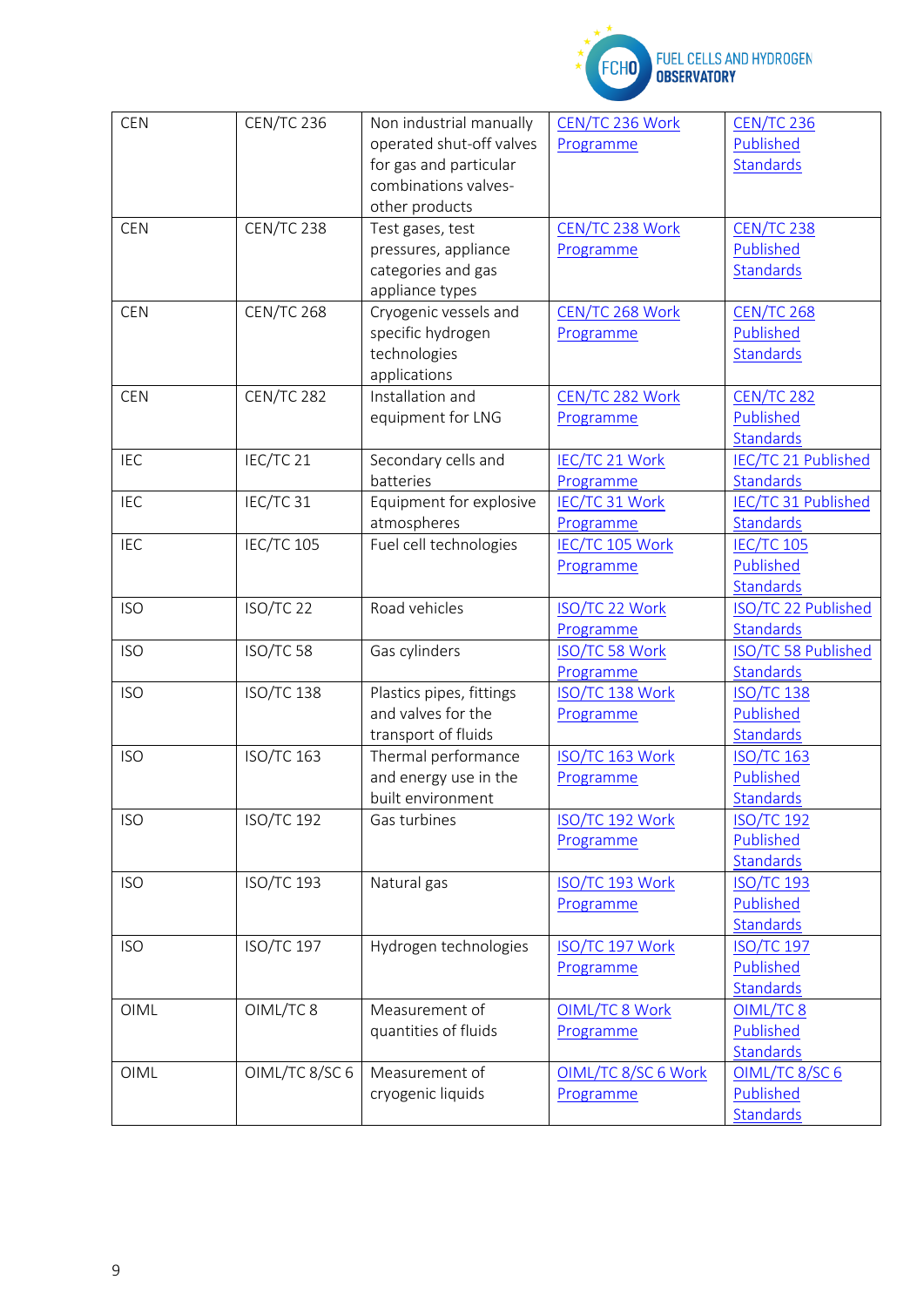

# <span id="page-10-0"></span>3. FCHO Standards module

## <span id="page-10-1"></span>3.1. Used data and data-architecture

For the Standards data stream NEN set up an architecture to demonstrate the amount of data available from public sources, see Figure 1 below.

Figure 1: Data stream standards architecture



#### 3.1.1. Standardization Developing Bodies

<span id="page-10-2"></span>For the purpose of this Observatory standards from the following Standardization Developing Organizations (SDO) have been included:

- ⎯ International Organization for Standardization (ISO)
- International Electrotechnical Commission (IEC)
- ⎯ European Committee for Standardization (CEN)
- European Committee for Electrotechnical Standardization (CENELEC)
- $-$  International Organization of Legal Metrology (OIML)

National standards were initially included but later removed due to language barriers and doubling of standards. Relevant national standards are often introduced into regional (European) and/or international standards drafting process. As the standard data stream also includes standards under development (being drafted), it ensures that no relevant developments are left out of the Observatory.

#### 3.1.2. Data per standard

<span id="page-10-3"></span>Publicly available data from the SDO portals included:

- ⎯ Code or reference of the standard
- ⎯ Title of the standard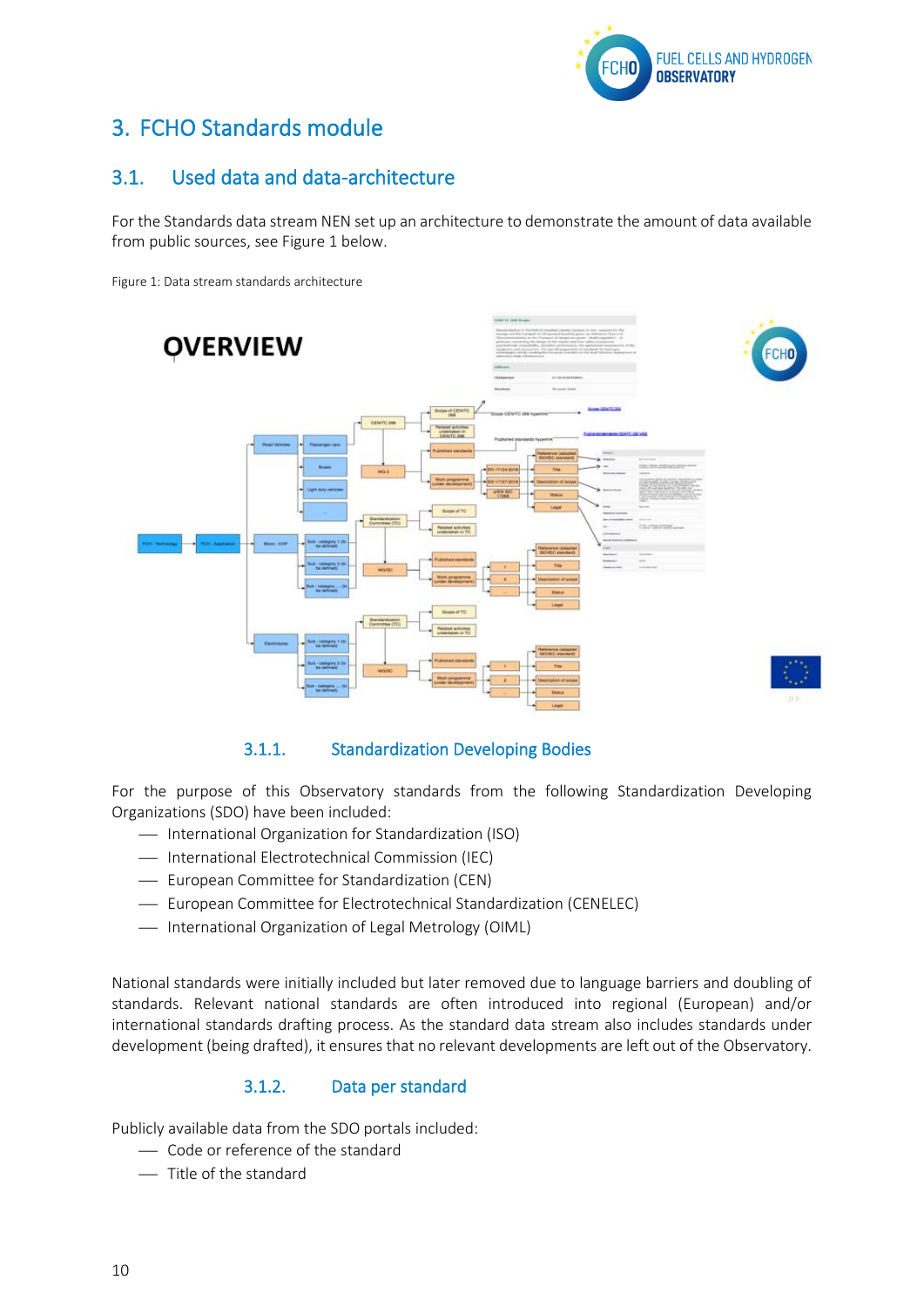

- Description of the standard
- $-$  Status of the standard (published or being drafted)
- Hyperlink to specific standard
- ⎯ Hyperlink to the SDO Technical Committee responsible for drafting the Standard
- ⎯ Hyperlink to the SDO Technical Committee scope
- ⎯ In some cases: related Legal EU Directive
- In some cases: related legal Mandate
- ⎯ In some cases: Citation in the Official Journal of the European Union

Where possible hyperlinks were used in order to refer to the owner of the original data (i.e. the online portals of ISO, IEC, CEN, CENELEC, and OIML). This is a measure to avoid outdated information on the Observatory.

#### <span id="page-11-0"></span>3.2. Scope

The 'standards data stream' used the *Application List* as provided by E4tech to determine the scope for the database. This Application List contained categories, sub-categories, classes, and in some cases subclasses. An example; category: Transport (motive power); sub-category: Road vehicles; class: Heavy good vehicles; sub-class: 3.5-7.5t.

For the purpose of accessibility, the consideration for inclusion of standards in the Observatory is determined by their relevance to hydrogen-specific applications. When identifying relevant standards for passenger cars, for example, standards such as *ISO 18164:2005 - Passenger car, truck, bus and motorcycle tyres — Methods of measuring rolling resistance* were excluded.

Any given standard can apply to various categories, sub-categories, classes and even sub-classes. For the purpose of findability and user friendliness, standards have been *tagged* with all relevant categories to sub-classes.

#### <span id="page-11-1"></span>3.3. Online presentation of data

On the online portal of the Observatory there are two entry paths for users for finding the correct and relevant standards. The first entry path is through a *free search*, where users are able to search on standard codes, titles, or any terms used in the description of that standard. The second entry path is through an interactive menu, where users are able to select categories and go into further detail per click; from category to sub-category, and from sub-category to class. Having found the correct standard, users are able to click and open a pop-up with further details on that specific standard.

#### <span id="page-11-3"></span><span id="page-11-2"></span>3.4. Revision and consequences

#### 3.4.1. ISO and IEC

Every International Standard and other deliverable published by ISO or jointly with IEC shall be subject to systematic review in order to determine whether it should be confirmed, revised, amended (for International Standard), converted to another form of deliverable, or withdrawn, according to Table 2. A committee may at any time between systematic reviews pass a resolution initiating a revision of a deliverable.

For minor changes to International Standards, e.g. updating and editorial changes, that do not impact the technical content, a shortened procedure called "minor revision" may be applied. This is comprised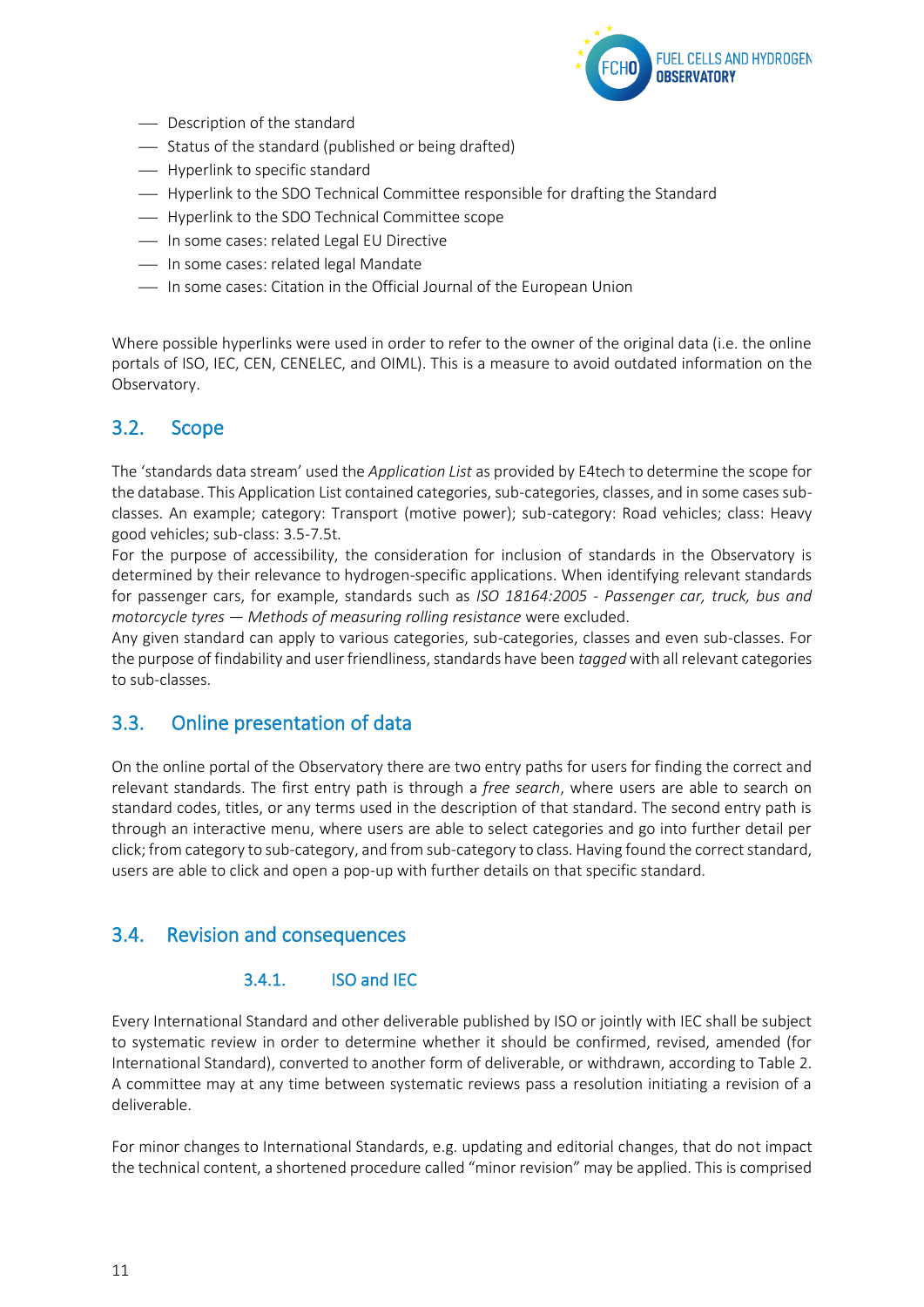

only of the proposal for a minor revision by the committee (through a resolution and completion of ISO form 8B), approval and publication stages. Subsequent to the resolution of the responsible technical committee and consultation of the responsible ISO Technical Programme Manager, a final draft of the revised deliverable shall be circulated for an 8 week FDIS vote, and 12 weeks in the case of Vienna Agreement documents. The Foreword of the next edition of the deliverable shall indicate that it is a minor revision and list the updates and editorial changes made.

| Table 2: Timing of systematic reviews |                                                        |                                                         |                                                                                                |  |  |
|---------------------------------------|--------------------------------------------------------|---------------------------------------------------------|------------------------------------------------------------------------------------------------|--|--|
| Deliverable                           | Max. elapsed<br>time<br>before<br>systematic<br>review | Max. number of<br>times deliverable<br>may be confirmed | Max. life                                                                                      |  |  |
| International<br>Standard             | 5 years                                                | Not limited                                             | Not limited                                                                                    |  |  |
| Technical<br>Specification            | 3 years                                                | Once recommended                                        | 6 years recommended                                                                            |  |  |
| Publicly Available<br>Specification   | 3 years                                                | Once                                                    | 6 years<br>(If not converted after this period, the<br>deliverable is proposed for withdrawal) |  |  |
| <b>Technical Report</b>               | Not specified                                          | Not specified                                           | Not limited                                                                                    |  |  |

A systematic review will typically be initiated in the following circumstances:

- ⎯ (all deliverables) on the initiative and as a responsibility of the secretariat of the responsible committee, typically as the result of the elapse of the specified period since publication or the last confirmation of the document, or
- ⎯ (for International Standards and Technical Specifications) a default action by ISO Central Secretariat if a systematic review of the International Standard or Technical Specification concerned has not been initiated by the secretariat of the responsible committee, or
- ⎯ (all deliverables) at the request of one or more National Body, or
- ⎯ (all deliverables) at the request of the CEO.

<span id="page-12-0"></span>The timing of a systematic review is normally based either on the year of publication or, where a document has already been confirmed, on the year in which it was last confirmed. However, it is not necessary to wait for the maximum period to elapse before a document is reviewed.

#### 3.4.2. CEN and CENELEC

The responsible technical body shall ensure that European Standards (ENs) are periodically reviewed. The periodical review shall occur at intervals not exceeding five years. The review may be initiated earlier at the request of the responsible technical body. In CENELEC, such request shall be approved by the Technical Board. If there is no technical body, the responsibility for review shall rest with the Technical Board.

As a result of the review the EN shall be

- a. confirmed, or
- b. amended, or
- c. revised as a new edition with a new date, or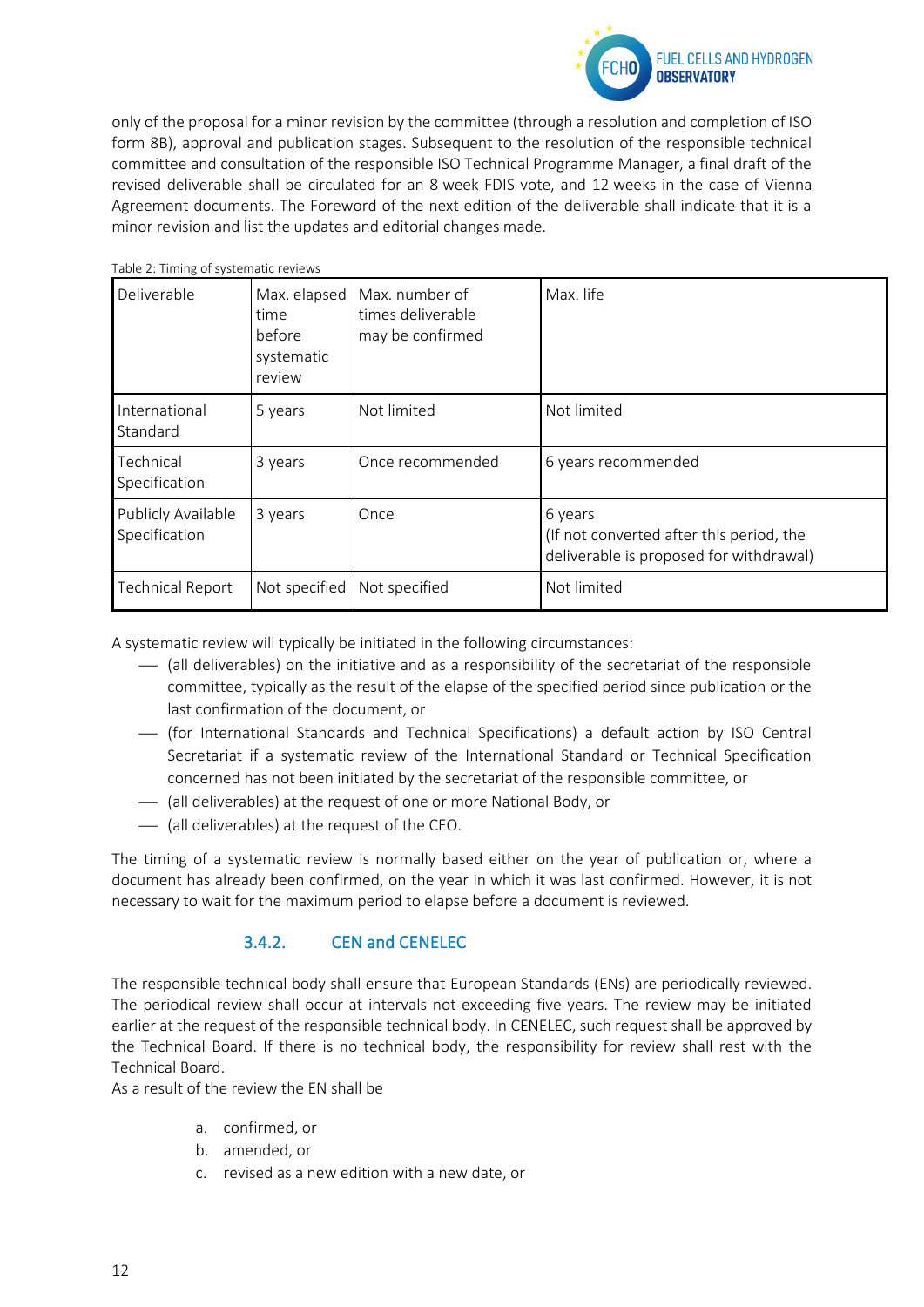

d. withdrawn.

Every effort shall be made to reach a unanimous agreement of the CEN/CENELEC national members and partner organizations participating in the Technical Committee or Technical Board on the choice between these four possibilities. If unanimity is not possible, the chair shall seek consensus. If consensus cannot be achieved despite all efforts, a decision can be made by majority of the CEN/CENELEC national members, while duly recording any possible sustained opposition from CEN/CENELEC national members and/or participating partner organizations.

The resulting decision shall be communicated to all CEN/CENELEC national members for action to be taken with respect to their national implementations.

For European Standards adopting ISO or IEC publications (including common modifications), no review process is initiated at European level. These standards will be subject to the review carried out by ISO or IEC, respectively.

Technical Specifications are not amended but replaced by a new edition with a new date of edition. Corrigenda published by the CEN-CENELEC Management Centre (CCMC) are, however, possible. The responsible CEN/CENELEC technical body shall ensure that Technical Specification are reviewed at intervals of not more than three years, starting from their date of availability. The aim of such review shall be to re-examine the situation which resulted in the publication of a Technical Specification and if possible, to achieve the agreement necessary for the publication of an EN to replace the Technical Specification, the other options being an extension for another three years or the withdrawal of the Technical Specification. Any decision to confirm the Technical Specification for another three years shall be accompanied with a valid justification of the responsible technical body.

#### 3.4.3. OIML

<span id="page-13-0"></span>All OIML publications are subject to periodic review. Five years after publication, the International Bureau of Legal Metrology (BIML) shall organize an enquiry amongst members of the appropriate TC or SC, with a three-month voting deadline, to decide if a publication should be

- a. re-confirmed in its existing form,
- b. revised, or
- c. withdrawn.

The decision shall be valid when two-thirds of the votes cast by the TC's, SC's or Project Group's Pmembers<sup>9</sup> are in favor of option a), b), or c). Abstentions and failures to reply are not considered as votes cast.

The BIML shall report on the outcome of the review to the International Committee of Legal Metrology (CIML), which shall make a decision, based on the result of the TC/SC vote, whether the publication should be

- a. reconfirmed, in which case the BIML shall amend the cover page of the publication and references to it on the OIML web site to indicate both the original date of publication and the latest date of reconfirmation, and notify all CIML Members, or
- b. revised, in which case the BIML shall develop a project proposal with the appropriate TC or SC secretariat for CIML approval, or
- c. withdrawn.

<sup>9</sup> Participating members are called "P" members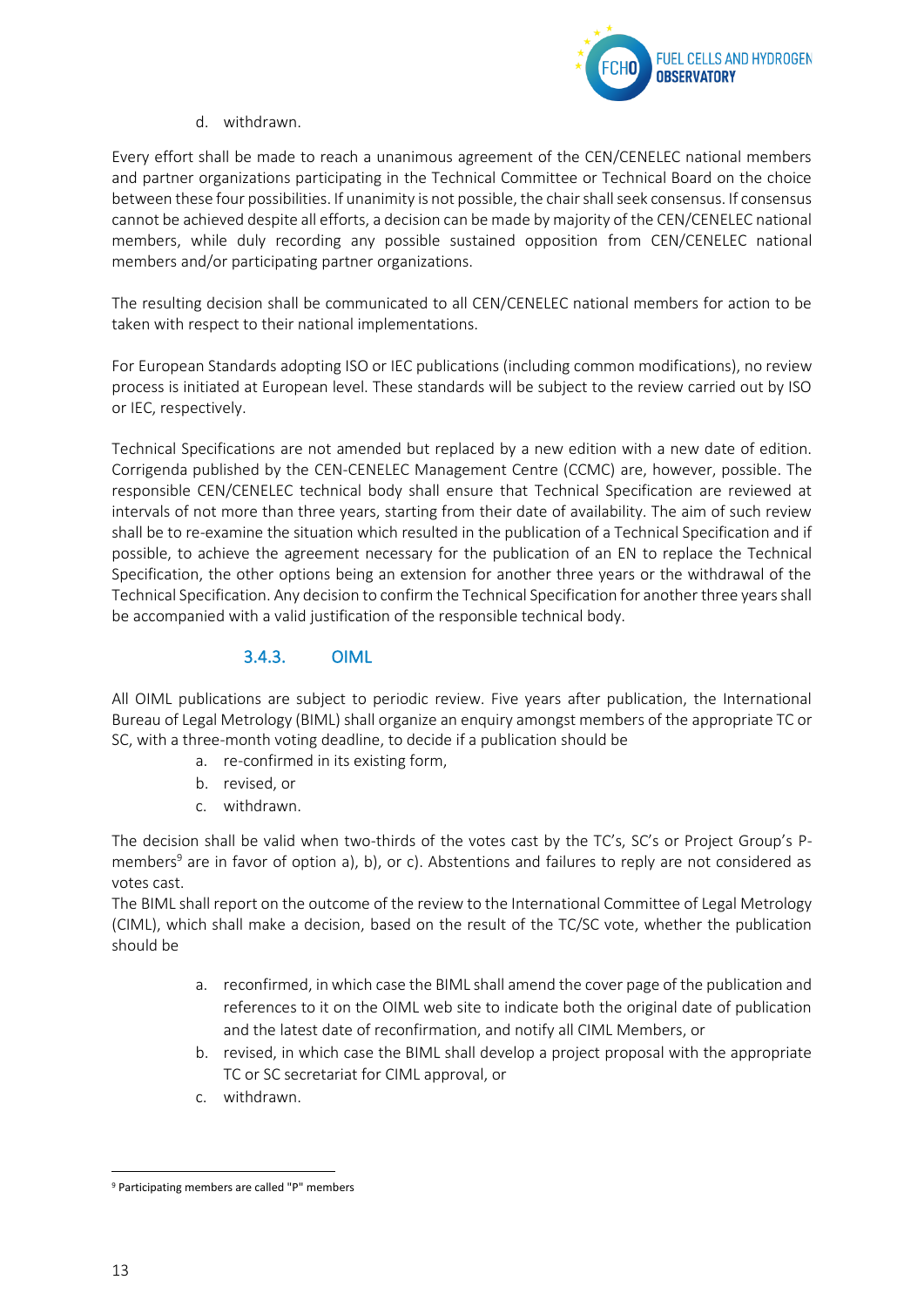

# <span id="page-14-0"></span>4. Conclusion

Since the initiation of these reports for the Fuel Cell and Hydrogen Observatory in 2020, there have been significant developments of sector relevant international standards. On a European level, there has been considerable progress, with 11 new standards published in 2021 and 2022 on fuel cell technologies and safety and measurement protocols of hydrogen technologies. Many standards are still in the process of being drafted, such as those being worked on by the committee CEN-CLC JTC 6 (Hydrogen in energy systems). These standards will be key to enabling the growth and development of the hydrogen sector.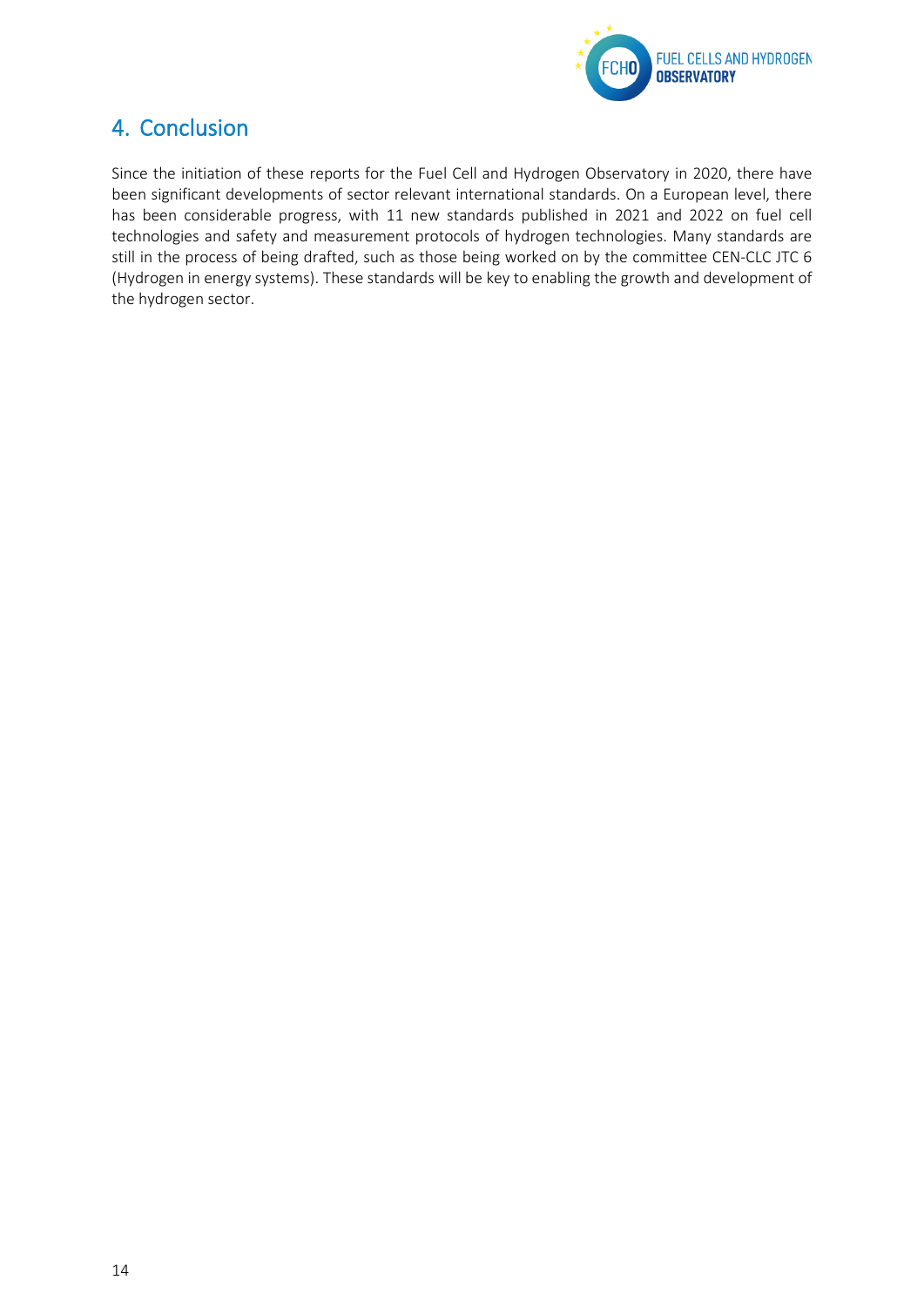

# <span id="page-15-0"></span>Appendix 1 - Detailed list of newly published and initiated standards

This appendix gives a description of the International and European committees that have recently published or initiated new standards. Annex 1 gives a detailed list of all relevant standards that have been published or initiated in 2021 or 2022. an international level, and new and relevant initiatives on standards development. Publications are standards that are officially published and effective. Initiatives are "topics of interest" as expressed by Standardization committees, but that are still under construction (drafting stage).

# *CEN/TC 268 - Cryogenic vessels and specific hydrogen technologies applications*

*New publications*

• no relevant publications after 2020

*New initiatives* 

- EN 17124:2022 Hydrogen fuel Product specification and quality assurance Proton exchange membrane (PEM) fuel cell applications for road vehicles output
- EN ISO 17268 rev Gaseous hydrogen land vehicle refuelling connection devices

#### *CEN/TC 23 - Transportable gas cylinders*

*New publications*

- EN 17339:2020 Transportable gas cylinders Fully wrapped carbon composite cylinders and tubes for hydrogen
- EN 17533:2020 Gaseous hydrogen Cylinders and tubes for stationary storage

#### *CEN/CLC/JTC 6 - Hydrogen in energy systems*

*New publications*

• no relevant publications after 2020

*New initiatives*

- prEN ISO 24078 Hydrogen in energy systems vocabulary
- PrTR xxxx Safe use of hydrogen in built constructions

#### *CEN/CLC/JTC 14/WG 5*

*New publications*

• No relevant publications after 2020

*New initiatives*

• no relevant new initiatives

#### *CEN/TC 234 - Gas infrastructure*

*New initiatives*

- prCEN/TR XXX Gas infrastructure Consequences of hydrogen in the gas infrastructure and identification of related standardisation need in the scope of CEN/TC 234
- Gas infrastructure Plants for the injection of renewable gases into natural gas networks Part 3: Specific requirements regarding hydrogen

#### IEC/TC 105 - Fuel cell technologies

*New publications*

• IEC TS 62282-9-102:2021 - Part 9-102: Evaluation methodology for the environmental performance of fuel cell power systems based on life cycle thinking - Product category rules for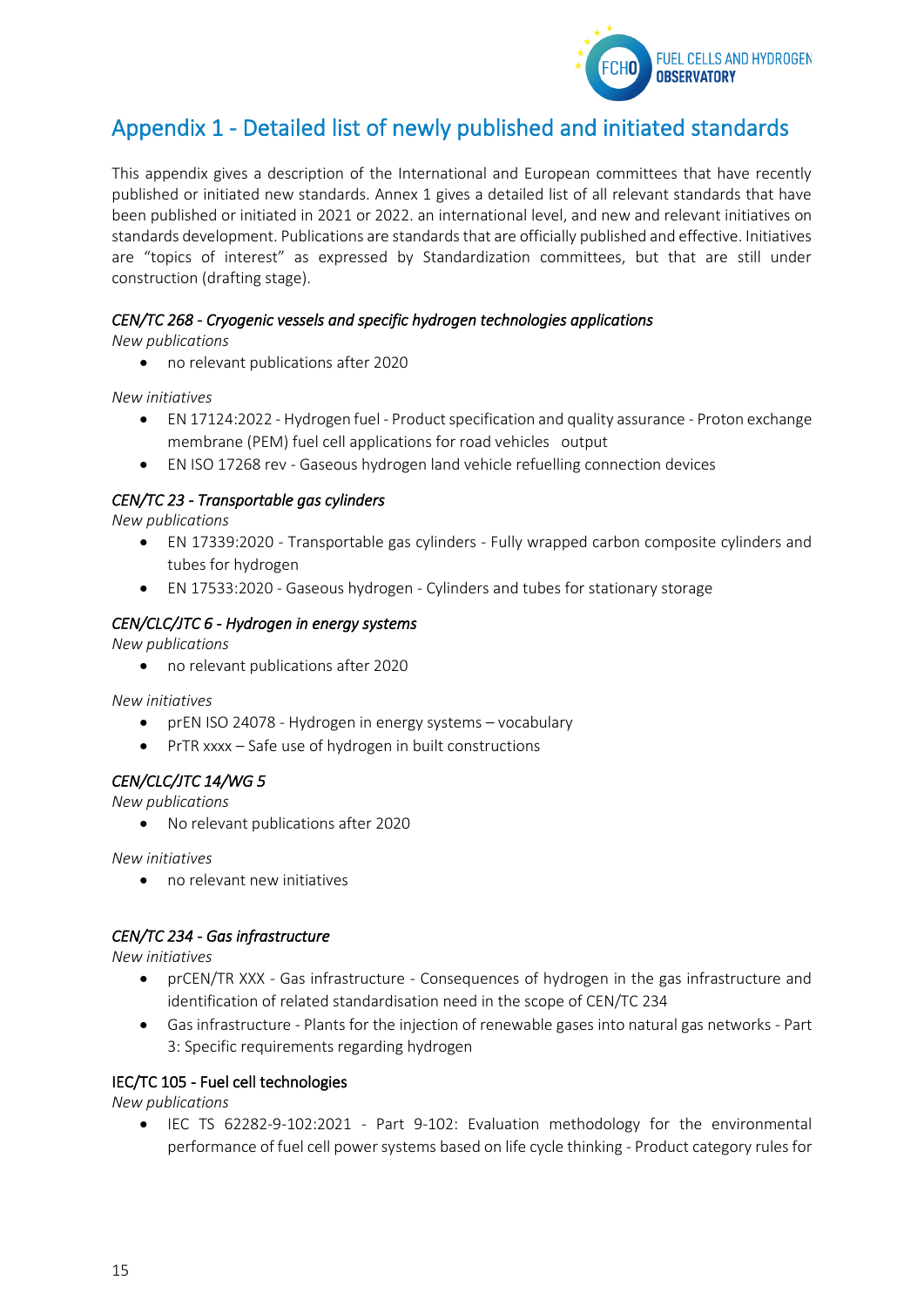

environmental product declarations of stationary fuel cell power systems and alternative systems for residential applications

• IEC 62282-3-201:2017/AMD1:2022 Amendment 1 - Fuel cell technologies - Part 3-201: Stationary fuel cell power systems - Performance test methods for small fuel cell power systems

#### *New initiatives*

- IEC 62282-3-202 ED1 Fuel cell technologies Part 3-202: Stationary fuel cell power systems Performance test methods for small fuel cell power systems that can be complemented with a supplementary heat generator for multiple units operation by an energy management system
- PWI 105-1 General safety standard
- PNW 105-893 ED1 Fuel cell technologies Part 2-200: Calculation of rated power and power density of a stack/module

#### ISO/TC 197 - Hydrogen technologies

*New publications*

• ISO 19880-8:2019/AMD 1:2021 - Gaseous hydrogen — Fuelling stations — Part 8: Fuel quality control — Amendment 1

#### *New initiatives*

- ISO/AWI 14687 Hydrogen fuel quality Product specification
- ISO/AWI TR 15916 Basic considerations for the safety of hydrogen systems
- ISO/AWI 17268 Gaseous hydrogen land vehicle refuelling connection devices
- ISO/AWI 19880-5 Gaseous hydrogen Fuelling stations Part 5: Dispenser hoses and hose assemblies
- ISO/CD 19880-6 Gaseous hydrogen Fuelling stations Part 6: Fittings
- ISO/AWI 19880-9 Gaseous hydrogen Fuelling stations Part 9: Sampling for fuel quality analysis
- ISO/AWI 19881 -Gaseous hydrogen Land vehicle fuel containers
- ISO/AWI 19882 -Gaseous hydrogen Thermally activated pressure relief devices for compressed hydrogen vehicle fuel containers
- ISO/AWI 19884 Gaseous hydrogen Cylinders and tubes for stationary storage
- ISO/AWI 19885-1 Gaseous hydrogen  $-$  Fuelling protocols for hydrogen-fuelled vehicles  $-$ Part 1: Design and development process for fuelling protocols
- ISO/AWI 19885-2 Gaseous hydrogen Fuelling protocols for hydrogen-fuelled vehicles Part 2: Definition of communications between the vehicle and dispenser control systems
- ISO/AWI 19885-3 Gaseous hydrogen Fuelling protocols for hydrogen-fuelled vehicles Part 3: High flow hydrogen fuelling protocols for heavy duty road vehicles
- ISO/AWI 19887 Gaseous Hydrogen Fuel system components for hydrogen fuelled vehicles
- ISO/AWI TR 22734-2 Hydrogen generators using water electrolysis Part 2: Testing guidance for performing electricity grid service

#### ISO/TC 22 - Road vehicles

*New publications*

• no relevant publications after 2020

*New publications*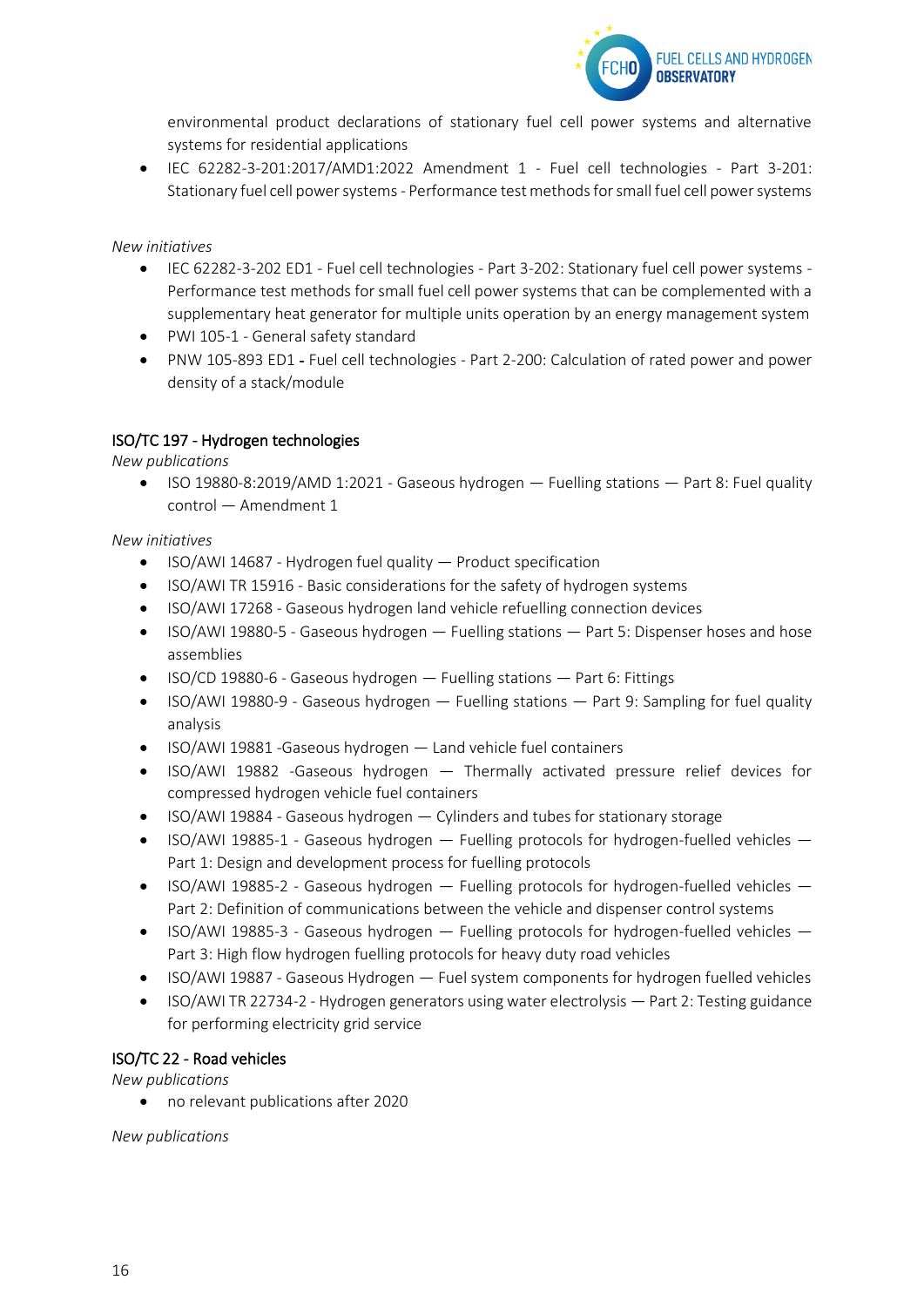

• ISO 12614-16:2021 - Liquefied natural gas (LNG) fuel system components — Part 16: Heat exchanger-vaporizer

• ISO 12614-17:2021 - Liquefied natural gas (LNG) fuel system components — Part 17: Natural gas detector

• ISO 12614-18:2021 - Liquefied natural gas (LNG) fuel system components — Part 18: Gas temperature sensor

• ISO 12614-19:2021 - Liquefied natural gas (LNG) fuel system components — Part 19: Automatic valve

• ISO 15500-17:2021 Road vehicles  $-$  Compressed natural gas (CNG) fuel system components  $-$ Part 17: Flexible fuel line

• [ISO 20766-13:2022](https://www.iso.org/standard/77700.html?browse=tc) Road vehicles  $-$  Liquefied petroleum gas (LPG) fuel system components  $-$ Part 13: Multivalve

• [ISO 20766-14:2022](https://www.iso.org/standard/77701.html?browse=tc) Road vehicles  $-$  Liquefied petroleum gas (LPG) fuel system components  $-$ Part 14: Vaporizer/pressure regulator

- [ISO 20766-16:2022](https://www.iso.org/standard/77703.html?browse=tc) 
	- Road vehicles Liquefied petroleum gas (LPG) fuel system components Part 16: Injectors and gas mixing device/fuel rail

• [ISO 20766-24:2022](https://www.iso.org/standard/77710.html?browse=tc) Road vehicles — Liquefied petroleum gas (LPG) fuel system components — Part 24: Gas tubes

• [ISO 20766-25:2022](https://www.iso.org/standard/77714.html?browse=tc) Road vehicles — Liquefied petroleum gas (LPG) fuel system components — Part 25: Gas connections

*New initiatives*

- ISO/CD 23828.2 Fuel cell road vehicles Energy consumption measurement Vehicles fuelled with compressed hydrogen
- ISO/WD 12619-1 Road vehicles Compressed gaseous hydrogen (CGH2) and hydrogen/natural gas blends fuel system components — Part 1: General requirements and definitions
- ISO/WD 12619-2 Road vehicles Compressed gaseous hydrogen (CGH2) and hydrogen/natural gas blends fuel system components — Part 2: Performance and general test methods
- ISO/WD 12619-3 Road vehicles Compressed gaseous hydrogen (CGH2) and hydrogen/natural gas blends fuel system components — Part 3: Pressure regulator
- ISO/WD 12619-4 Road vehicles Compressed gaseous hydrogen (CGH2) and hydrogen/natural gas blends fuel system components — Part 4: Check valve
- ISO/WD 12619-5 Road vehicles Compressed gaseous hydrogen (CGH2) and hydrogen/natural gas blends fuel system components — Part 5: Manual cylinder valve
- ISO/WD 12619-6 Road vehicles Compressed gaseous hydrogen (CGH2) and hydrogen/natural gas blends fuel system components — Part 6: Automatic valve
- ISO/WD 12619-7 Road vehicles Compressed gaseous hydrogen (CGH2) and hydrogen/natural gas blends fuel system components — Part 7: Gas injector
- ISO/WD 12619-8 Road vehicles Compressed gaseous hydrogen (CGH2) and hydrogen/natural gas blends fuel system components — Part 8: Pressure indicator
- ISO/WD 12619-9 Road vehicles Compressed gaseous hydrogen (CGH2) and hydrogen/natural gas blends fuel system components — Part 9: Pressure relief valve (PRV)